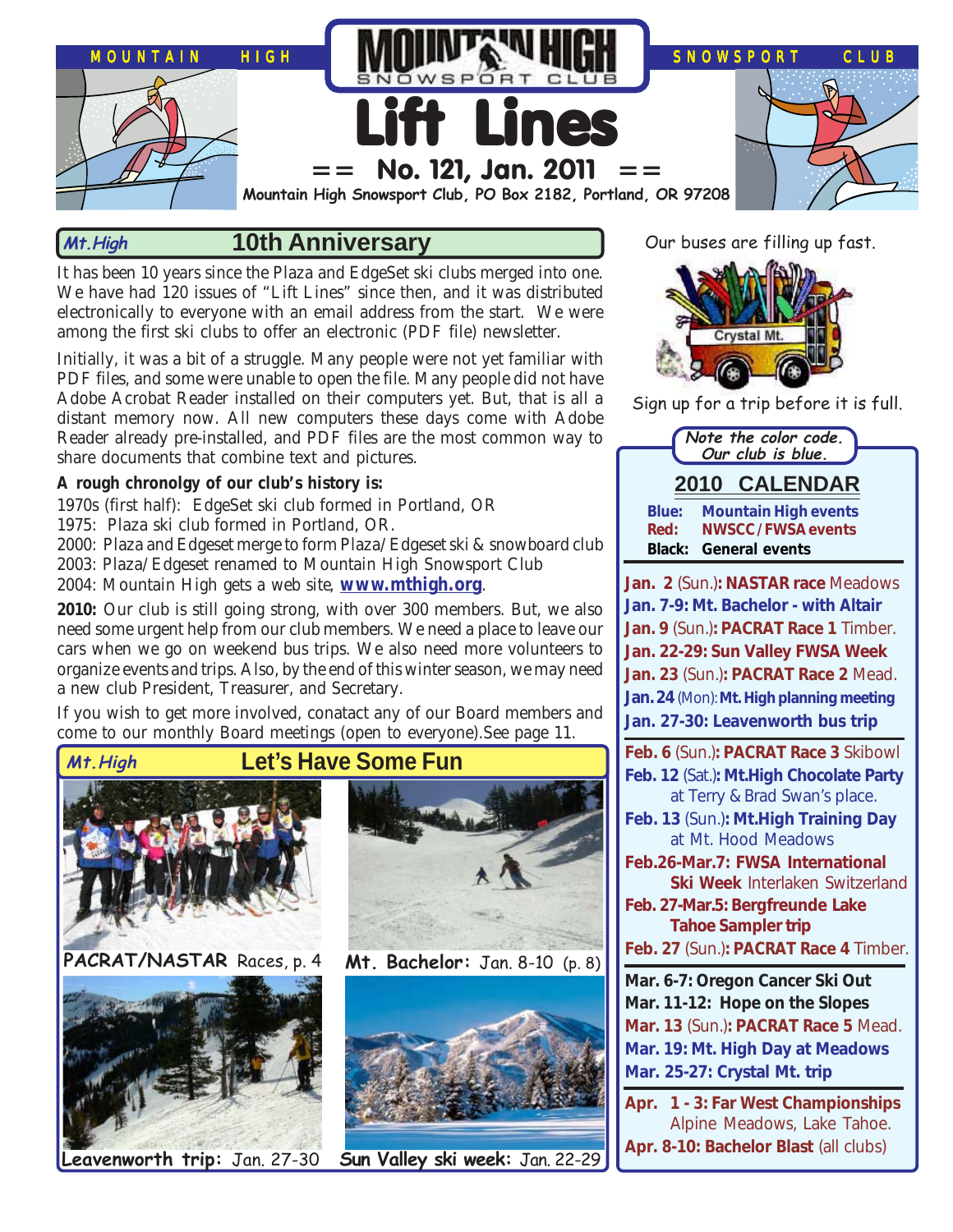#### *MOUNTAIN HIGH* **Recent events** *SNOWSPORT CLUB*

page 2 Lift Lines 121, Jan. 2011

## **Wine Tour 2010**

#### **by Debbi Kor**

**November 27, 2010 (Saturday).** A small group of six Mt. Higher's showed up for our 9th annual sojourn through the Oregon Wine Country this past Thanksgiving. In spite of the cold weather and snowy conditions that we met, we did our best to try some of the local wineries in Hood River. The participants were: Steve and Edie Royce, Jonathan and Susan Sweeney, Bill Johnson and Debbi Kor.

We began at Cathedral Ridge Winery, sampling some truly wonderful wines. From there, we made our way to Pheasant Valley, tasting superb wines and then local cheeses and other Italian tidbits offered up by our hosts at Marchesi Vineyards.

We made our way along the snowy roads to Phelps Creek, where we picnicked in front of a roaring fire, on a fine white wine from Phelps Creek, and a variety of goodies we each brought.

Lastly, we headed into Hood River Proper to "Get Naked" at the Naked Winery, tasting some yummy reds and whites, make a few purchases, and put the end on a wonderful day. Thanks to those who came along, and I invite those who didn't, to join us next year. -- Debbi Kor

#### **Ski Films - Editorial by Emilio Trampuz**

**Oct. 23** (Friday). Teton Gravity Reserch: "**Light the Wick**" **Nov. 5** (Friday). Warren Miller's: "**Wintervention**".

About 35 of us went to see "Light the Wick", hoping it would be somewhat different from the usual Warren Miller fare. About 65 of us went to see "Wintervention", hoping it would be better than previous years.

Most of us had a good time, but everyone was also disappointed in some way. The two ski films had more in common than there were differences. For example:

1. **SAME OLD STUNTS**. Both movies focused on the same old life-threatening stunts on impossibly steep terrain.

2. **HUMOR**. Both movies could have used more humor, like the much earlier Warren Miller movies had. Wintervention gave it a stab, with Jonny Mosely acting as a sort of radio-host shrink offering advice on how to turn your blues around with the help of a "wintervention".

3. **MUSIC**. A couple of the songs were fantastic. But many of the others (in both films) used super-low-pitched humming, rumbling, growling sounds that hit you more in the gut than in your ears or heart. Also, overall way too loud.

4. **THE TOOLS OF THE SPORT**. Surprisingly, there wasn't a single snowboarder in "Light the Wick". Instead, everyone skied on fat (made for powder), twin-tip skis. Warren Miller had a few snowboarders.







5. **THE FREEBIES** were both disappointing. TGR offered Stevens Pass tickets, but only for night skiing, plus a 2-for1 coupon for Mt. Bachelor. Warren Miller offered only 2-for-1 vouchers instead of the totally free tickets as in past years.

6. **MAGAZINES**. Everyone at Warren Miller's show received a one year subscription to Ski Magazine. Everyone at TGR's movie received a copy of Powder magazine.

Overall, it was more of the same: loud music and throwing pianos over the cliff and calling it piano-playing. The stunts they do, dodging avalanches, cliffs and rocks, simply doesn't represent what most skiers experience on the slopes.

TGR's show was especially irritating in that it was designed to start half an hour later than announced, and was then delayed for yet another half hour due to the long food line. At least one person said: "I will never go again."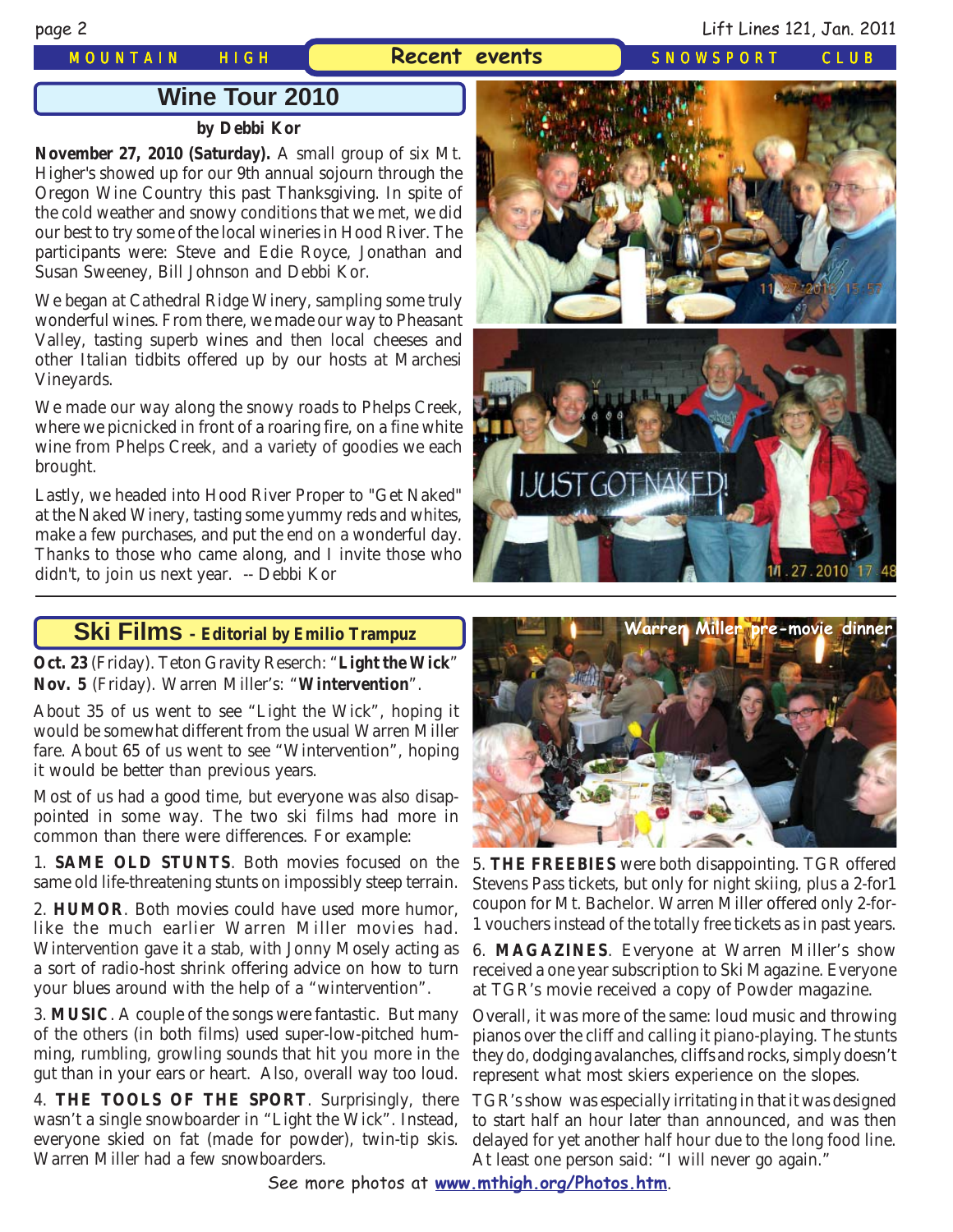Lift Lines 121, Jan. 2011 page 3

#### *MOUNTAIN HIGH*

#### **Recent events** *SNOWSPORT CLUB*

**Canada Ski Safari**

**Nov. 11, 2010. (Thursday)** This was the 8th annual Ski Safari to Canada. Nine of us carpooled in 4 cars and skied 5 or 6 ski areas in as many days. It cost us between \$480 - \$600 for lodging, lift tickets and transportation. We skied at **Big White**, **Silver Star, Revelstoke**, and **Sun Peaks**, plus different people picked among **Stevens Pass**, **Mission Ridge**, and/or **Mt. Baker** on the way to and from Canada.

We had plenty of snow everywhere, and the farther we went, the better the snow got. Almost a foot of fresh snow at Silver Star, then another couple of inches of really light and dry powder at Sun Peaks.

At **Big White,** we jointly rented a condo that could sleep 10 people, and we stayed there for 2 nights. It was Blackbear II condos, unit number 4. We shared two dinners there: an italian pasta and salad dinner the first night (prepared by Tom Arnold), and a Swiss fondue dinner prepared by Kurt Mezger on the second night.

At **Mission Ridge**, we were offered a guide to show us around, and a friendly ski patroler showed us the remains of the World War II bomber wing. He also gave us quite a detailed description of how the plane slammed into the mountain. See video at **[www.mthigh.org/Videos.htm](http://www.mthigh.org/Videos.htm)**.

At **Silver Star**, the guided tour was not quite as successful. One of their friendly ski hosts told us that this tour will be customized for us, and we should let our guide know what we want. But, when we attempted to tell the guide about our expectations, the guide cut us off and said: "This is MY tour. I am the boss here," thus contradicting what the other ski host had told us. He then took us all into fairly thick and deep powder, without regard to the fact that at least one person in our group specifically had requested to stay on groomed trails. This ski host obviously wanted to ski the powder himself, and on powder days there are no friends, not even if they are guests from another country. So, beware of taking a tour on a powder day. You might not end up where you want.

Still, all 9 of us had a good time: Kurt Mezger, Ron Rones, Kurt Krueger, Tom Rodrigues, Kay Kinyon, Randy Lew, Humaira Falkenberg, Tom Arnold, & Emilio Trampuz. See photos at **[www.mthigh.org/Photos.htm](http://www.mthigh.org/Photos.htm)**.





Skiable pedestrian street





Emilio at the top of Revelstoke, with the Columbia River under those clouds below, and a vertical mile of skiable terrain.

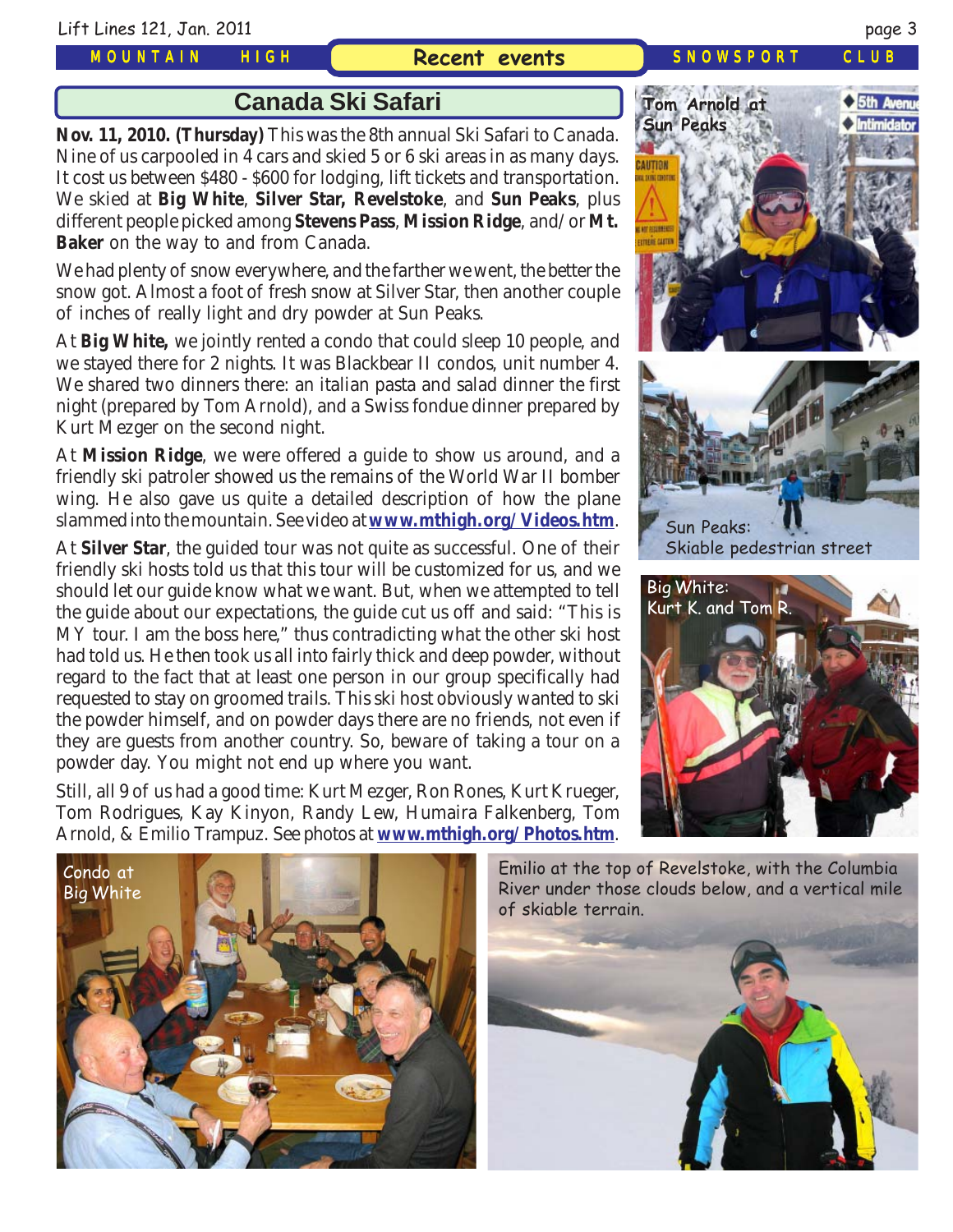*MOUNTAIN HIGH* **Let's ski Mt. Hood!** *SNOWSPORT CLUB*

## **Let's go skiing!**

Many of our club members don't go on our ski trips, and they don't sign up for PACRAT racing either. They just want someone to ski with on Mt. Hood. Here's how to connect with others for that purpose.

1. **USE OUR FORUMS**. On our web site, you will find two forums, one for general use, and one just for midweek skiers to connect with each other. Sign up for one

or both of these. The first time you go to one of these forums, click on the "Join this Group" link in the upper right of the screen. Provide a name and email address, and then you can freely post messages and talk to other club members. If you pose a question, you will be notified by email if someone responds.

2. **CARPOOL WITH US**. No, we don't pick up anyone at their homes. You need to get yourself to the town of Sandy, where we gather at McDonald's at 7 am and can organize spontaneous, on the spot carpools. Even if you don't carpool with anyone, at least you can connect with other club members here, get to know some of us, and start feeling like you belong.

Only problem is that relatively few people stop to conect here. Some days nobody shows up. So, let's do it only when it is specifically pre-announced. Most of

### **NASTAR Race at Meadows**

**January 2 (Sunday).** You are invited to join us this Sunday for our NASTAR Ski and Snowboard Race!!! The Race will be at Mount Hood Meadows on Stadium (yellow chair).

**AJ Kitt** (former US Ski Team Member and World Cup Racer) will be on hand to paceset the event with our Pacrat Nastar pacesetters.

This race is open to everyone! Skiers, Snowboarders, Friends and Families! Anyone from veteran racers to those who want to try it for the first time!

The Race will be a Nastar dual course event- head to head racing fun! Here's what is included:

1) Specially Discounted Meadows Racer Lift Tick-

- 7:15 am. You don't have to be a racer. Just show up and ask for Mountain High members. 3. **CALL US ON 2-WAY RADIO**. It's hard to find anyone on the slopes,

the dates are already posted on our TRIPS page (Hey,

The recommended dates are those when we know that dozens or even hundreds of our members will go skiing, and those happen to be our PACRAT race dates. It's the only time we can guarantee that at least someone wil stop at McDonals's in Sandy around 7:00

day-trips are also trips!).

but many of us carry 2-way radios tuned to channel **6-19**. When you arrive at a ski area, try that channel and call for other Mountain High members.

#### **Here are the dates when we can meet:**

**Jan. 2** (Sunday): Mt. Hood Meadows (NASTAR race) **Jan. 9** (Sunday): Timberline (1st PACRAT race) **Jan. 23** (Sunday): Mt. Hood Meadows (2nd race) **Feb. 6** (Sunday) Mt. Hood Skibowl (3rd race) **Feb. 13** (Sunday): Mt. High free training at Meadows **Feb. 27** (Sunday): Timberline (4th race) **March 13** (Sunday): Mt. Hood Meadows (5th race) **March 19** (Saturday): Mt. High day at Meadows

ets for the day for \$45 available with your Nastar entryregular prices are \$69. (Tickets available upon presentation of your Nastar bib #'s at the Ticket Kiosk in front of the lodge).

2) Entry Fee for the race is \$10 for 2 runs. Any additional runs will be \$5 per run.

> 3) Win NASTAR Medals! Challenge your friends!

> 4) Compare your race time with the times from one of the best skiers who've ever suited up for the US Ski Team - AJ Kitt!!!

> 5) Compare your race results nationally at: NASTAR.com

**Pre Race Registration and Sign ups** will be in the Cantina at 8 – 9 am. RACING STARTS at 10 am!

See article above for optional carpooling.



AJ Kitt as NASTAR pacesetter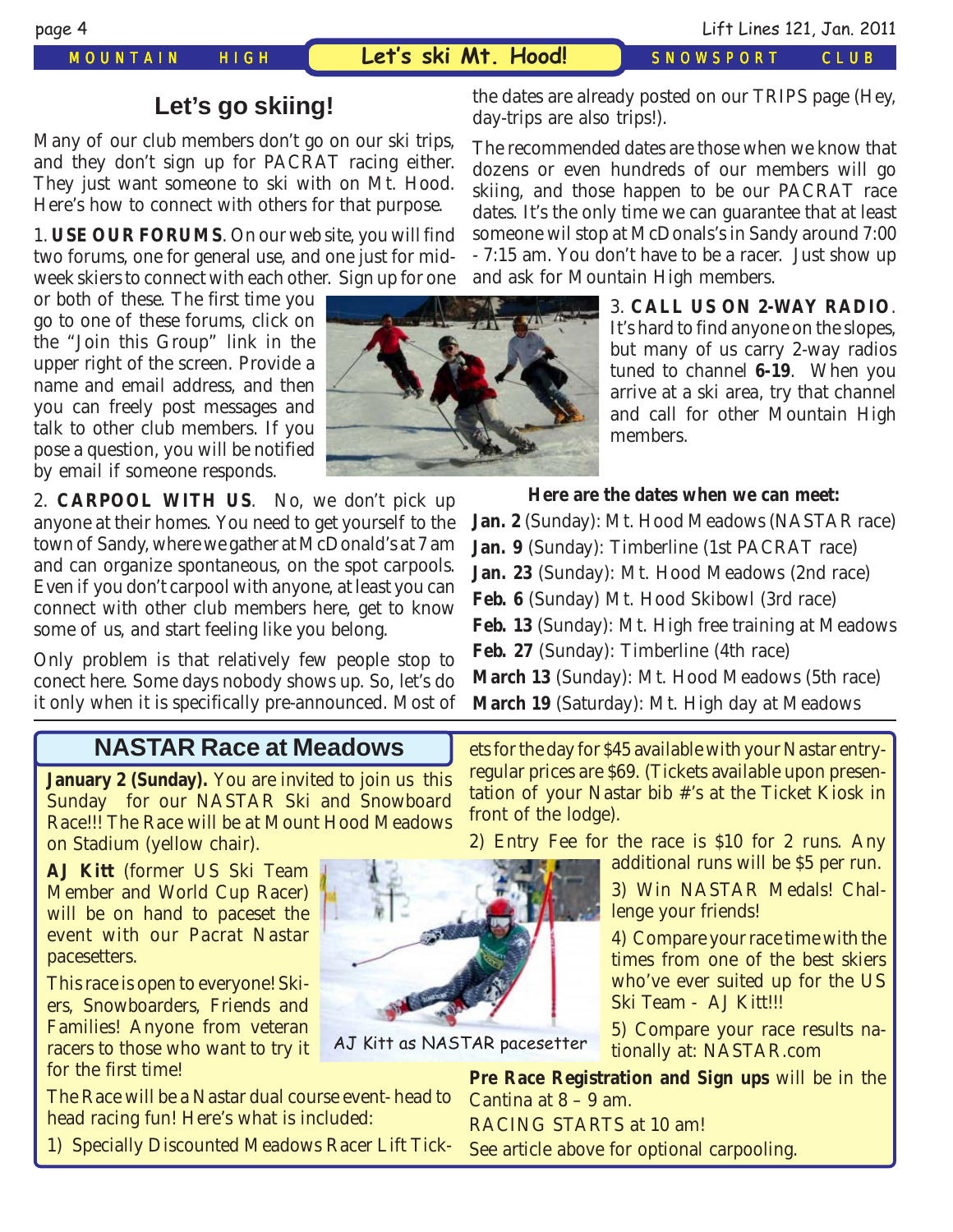#### *MOUNTAIN HIGH*

**Recreational Racing** *SNOWSPORT CLUB*

### **PACRAT News**

#### **Pacific NW Area Clubs Recreational Alpine Teams**

PACRAT Racing is the most social activity and one of the best deals on the mountain. When you join a 10 person team, you instantly get 9 ski buddies for the whole season. And there's a party after each race.

You can bring guests to the party too. Guests will be asked to pay a nominal fee of \$10 to cover the cost of food and drinks at the party.

### **Want to try it?**

You can still sign up. All the deadlines have now passed, but it's still not too late to sign up if you wish. The last chance to sign up for a season of PACRAT racing is Sunday, January 2nd, 2011. At the NASTAR race, we will have all the needed PACRAT signup forms.

Come to the NASTAR race this Sunday, January 2. It costs just \$10. Bring a friend who might want to try running some gates. Give him/her an opportunity to try it. See details on page 4.

## **PACRAT Bylaws Changes**

The PACRAT Board has recently modified the Bylaws to some extent. Perhaps the two most significant changes are the following:

#### **1. Board meetings less open**

Wording has been removed that stated explicitly that all PACRAT Board meetings are open to everyone. The current wording leaves that a bit vague. Meetings are now called at the discretion of the PACRAT Chairperson. That mens if you are invited to a meeting, you are welcome; otherwise, the meetings are not so open any more.

### **2. New Rule Affecting only Mountain High club**

Electing the PACRAT Board now follows new rules. Up till this year, the PACRAT Board was elected by club representatives to the NWSCC, with each club having one vote. That simply didn't make sense any more, because many of the 30 NWSCC clubs don't even participate in racing.

A proposal was made to give all PACRAT team captains the vote to elect the PACRAT Board. This seems

| <b>2011 PACRAT Race Dates</b>                       |  |  |  |  |  |  |
|-----------------------------------------------------|--|--|--|--|--|--|
| Location                                            |  |  |  |  |  |  |
| January 9 Race 1: Timberline                        |  |  |  |  |  |  |
| January 23 Race 2: Mt. Hood Meadows                 |  |  |  |  |  |  |
| February 6 Race 3: Mt. Hood Skibowl                 |  |  |  |  |  |  |
| February 27 Race 4: Timberline                      |  |  |  |  |  |  |
| Race 5: Mt. Hood Meadows                            |  |  |  |  |  |  |
| Make up race; only if a race is canceled            |  |  |  |  |  |  |
| April 1-3 FWRA Championships, Alpine Meadows        |  |  |  |  |  |  |
| April 15 (Fri.) Rat Attack Awards Party (TENTATIVE) |  |  |  |  |  |  |
|                                                     |  |  |  |  |  |  |



only logical, but this was opposed by some clubs that believe this would give Mountain High too much influence over PACRAT racing, since Mountain High has the largest number of teams.

In the end, a sort of compromise was reached, with a new rule that really only affects the Mountain High club.

According to the new rule, each PACRAT team has one vote, except for clubs that have a lot of teams, such as Mountain High. A formula was set up. No club can have more than a quarter of the total votes.

If the total number of PACRAT teams is 20, a quarter of the votes is 5. That means a maximum of 5 team captains from any one club can vote. This doesn't affect any of the other clubs, who have at most 2 or 3 teams, so they will all get a vote.

But, Mountain High has 15 teams, and yet only 5 of them can have a say in electing the next PACRAT Board. That means that only one third of our PACRAT teams has a vote.

This poses a significant question. **How will we decide which 5 of our 15 team captains will get a vote?** Any suggestions? We have until next summer to decide.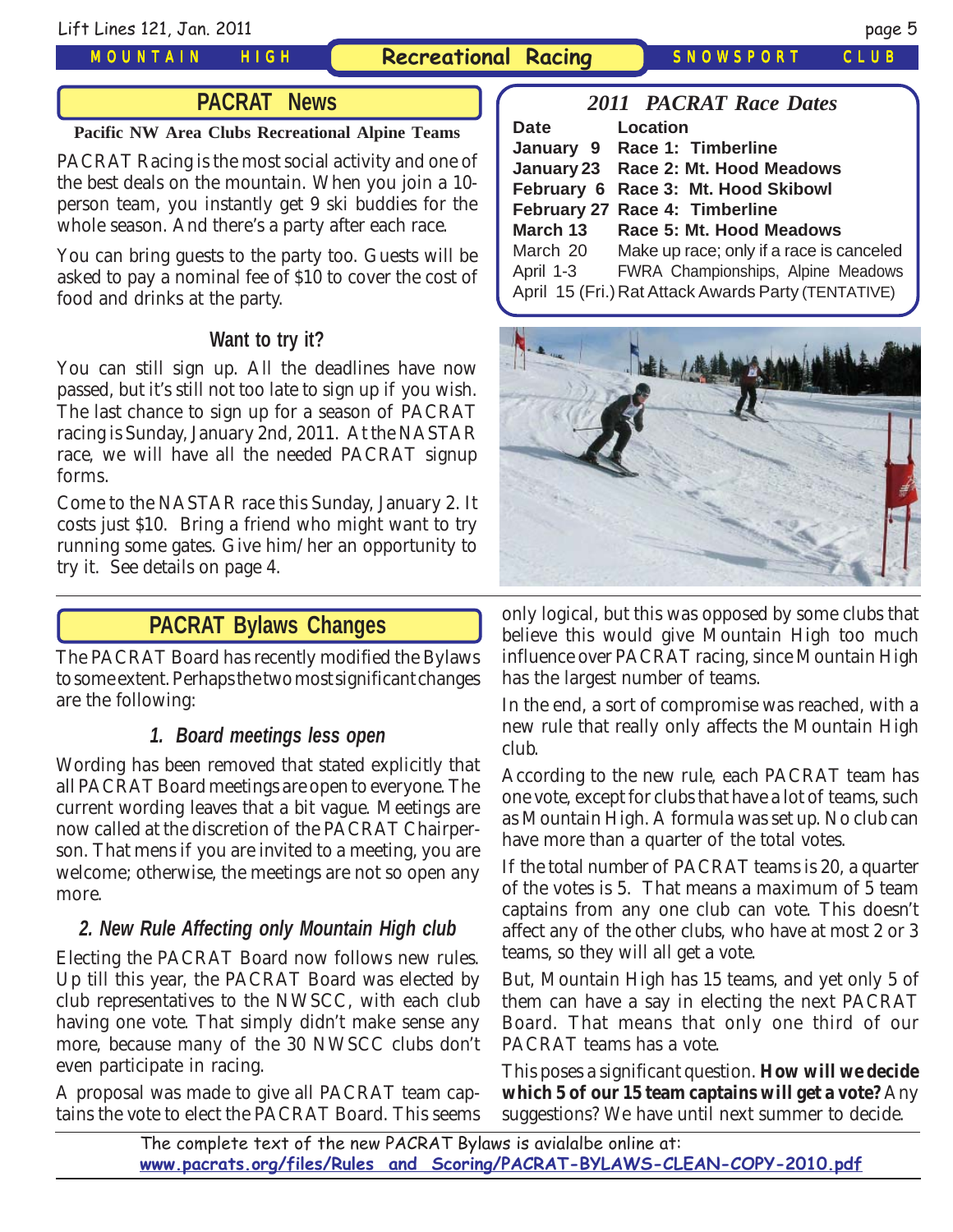# *MOUNTAIN HIGH* **Mt.High / NWSCC / FWSA** *SNOWSPORT CLUB*

**FWSA**

# **Mt. Bachelor trip**  $\Rightarrow$



#### **Jan. 7 - 9**. This joint trip with the Altair Ski Club in Eugene **is now closed to further signups.** Few people signed up in time, which is a pity.

# **Membership Cards**



You need this card to claim several membership benefits, especially the Mt. Bachelor Club Card. See page 10.

In future, please try to renew your membership in person or at least pick up your membership card at one of our November events, such as the Ski Fair and the Mt. High Kickoff Party.

If you need your card mailed to you, contact **Elaine Bock** 503-245-7009, **[SeawitchPdx@aol.com](mailto:seawitchpdx@aol.com)**

Remember, all Mt. High members are automatically members of the **NW Ski Club Council** (NWSCC) and the **Far West Ski Assoc.** (FWSA).

#### **Mt.High**

#### **Chocolate Party**



**Feb. 12. (Sat)**. Our annual Chocolate Party will be hosted by **Terry and Brad Swan**, at 7225 SE Barbara Welch Rd., Portland, OR 97236. There will be the usual competition for

the most decadent, the most creative, and the most chocolatey dessert. Bring your own creation, or just come sample the goodies! Contact Terry at: **[swans761@juno.com](mailto:swans761@juno.com)**.

#### **Mt. High Training Day Mt.High**



**Feb. 13. (Sun)**. As a benefit to all our club members, each year we offer some free training. It's based on runing gates, but it is not just for racers. Come improve your turns, your

carving ability, your control. At Mt. Hood Meadows. Contact Gordy at: **[GordyLusk@hotmail.com](mailto:gordylusk@hotmail.com)**.

#### **Far West Trips**

*Click on the underlined blue links for more info.*

**\*** FWSA is joining **[Holidaze Ski Tours](http://www.holidaze.com/cgi-bin/index.cgi?current=4&subcurrent=4&site=holidaze)** for an **[Antarctica](http://www.fwsa.org/Travel/2010_Travel/Antarctica%20flier%209-1.pdf) [Adventure & Celebration of New Years Eve](http://www.fwsa.org/Travel/2010_Travel/Antarctica%20flier%209-1.pdf)** in Buenos Aires. You will leave Dec 29, 2010—January 12, 2011 for a 15 day cruise with three nights in Buenos Aires for New Years Eve. We will be joining other ski clubs & councils across the U.S. for this trip. Contact Norm Azevedo at **[fwsaitravel@sbcglobal.net](mailto:fwsatravel@sbcglobal.net)** for more information.

**\* [2011 FWSA Ski Week](http://www.fwsa.org/Travel/2010_Travel/Sun%20Valley%20Flyer.pdf)** will be in **Sun Valley, Idaho** January 22—29, 2011. \$875-\$1325. See article below.

**\* [FWSA International Ski Week](http://www.fwsa.org/Travel/2011_Travel/Swiss%20flier%20D.pdf)Engleberg/Interlaken** Feb 26— Mar 7, 2011; \$1725/person for 8 nights; Extensions to Bulgaria Mar 7-12 and Bucharest and Romania Mar 12—16, 2011. Contact Norm Azevedo at **[fwsaitravel@sbcglobal.net](mailto:fwsatravel@sbcglobal.net)** for more information.



#### **Jan. 22-29, 2011.**

This is the biggest trip of the season, attended by dozens of ski clubs.

Price: \$875-\$1325, depending of the type of lodging you select. This includes lodging, lift tickets, banquet, council party, apres ski parties, races, and more.

A deposit of \$100 per person is being accepted now, to reserve your spot.

Mail check to: **NWSCC**, P.O. Box 1915 Portland, OR 97207-1915. Mark the envelope: "Sun Valley".

Please use the official Signup sheet at: **[www.nwskiers.org/Trips/FWSA/2010-2011/](http://www.nwskiers.org/Trips/FWSA/2010-2011/Sun%20Valley/2011_Sun_Valley_Sign_up_sheet.pdf) [Sun%20Valley/2011\\_Sun\\_Valley\\_Sign\\_up\\_sheet.pdf](http://www.nwskiers.org/Trips/FWSA/2010-2011/Sun%20Valley/2011_Sun_Valley_Sign_up_sheet.pdf)**.

Contact **Barbara Bousum**, **[travel@nwskiers.org](mailto:travel@nwskiers.org)**

See more info at: **[www.nwskiers.org/#SunValley](http://www.nwskiers.org/#SunValley)**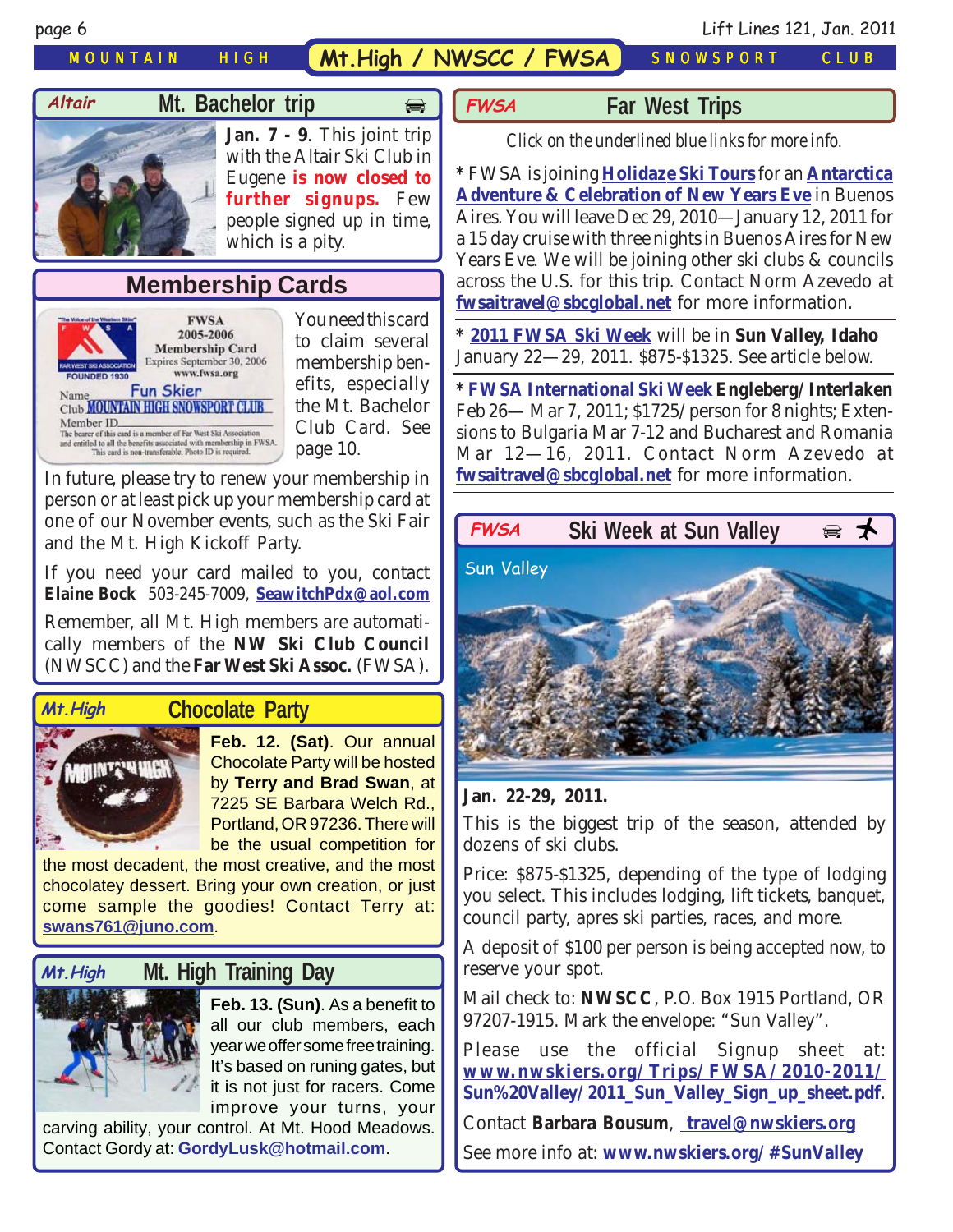

extra "work" day off in order to ski Snoqualmie, which is the closest area to Seattle and gets slammed on weekends. The club has never had a trip to this area before. There are 4 separate base areas, Snoqualmie East, West, Central, plus Alpental - which is for advanced skiers. A total of 33 lifts, including 2 that are new for this year. Be among the first in our club to ski here!

2. **Mission Ridge**. 2,250' vertical. 1 Express Quad, 3 Doubles. Ski by a World War II bomber that crashed there!

3. **Stevens Pass**, lots of tree skiing, front and back + lots of cruisers! 1,800' vertical on 3 sides of 2 different mountains, served by 3 Quads, 4 Triples, 3 Doubles.

**Lodging:** The first night we will cut our driving time short and stay at the I-90 Inn in Ellensburg, only 45 minutes from Snoqualmie. The next 2 nights nights we'll stay in the charming town of Leavenworth. We have booked almost the entire Obertal Inn, right in the middle of Leavenworth, just for us! Most rooms have 2 queen beds, some have 1 king bed. There are also 2 Fireplace Suites and 2 Jacuzzi Suites. If a couple wants to book one of those suites, each **person** would pay an extra \$25 for a Fireplace Suite or a Jacuzzi Suite. First come, first served. Reserve yours soon! An "expanded continental breakfast" is included.

**A banquet dinner on Saturday night will also be offered, at a very special (low) price.**

**Price: \$375** for transportation, 3 nights' lodging, continental breakfasts, and 3 days lift tickets. **Seniors (ages 62 - 69)** pay \$345 (a savings of \$30). **Super-duper seniors (ages 70+)** pay \$300 (a savings of \$75).

Contact: **[Linda McGavin](mailto:Trips@mthigh.org)** (trip leader) or **[Emilio Trampuz](mailto:Emilio2000@earthlink.net)** (co-captain). Use the **[Dough Transmittal form](http://www.mthigh.org/Documents/MembershipSignupForm.pdf)** on page 13 (or on our FORMS web page) to send \$100 deposit, due now. **Full payment due by December 31**. No refunds after December 31 unless you can fill your spot.

Remember to specify if you want one of the special rooms. **NOTE: Only 44 spots available at the standard rate. After those 44 spots get filled, you'll only be able to sign up for the more expensive rooms** (double occupancy only)**.**



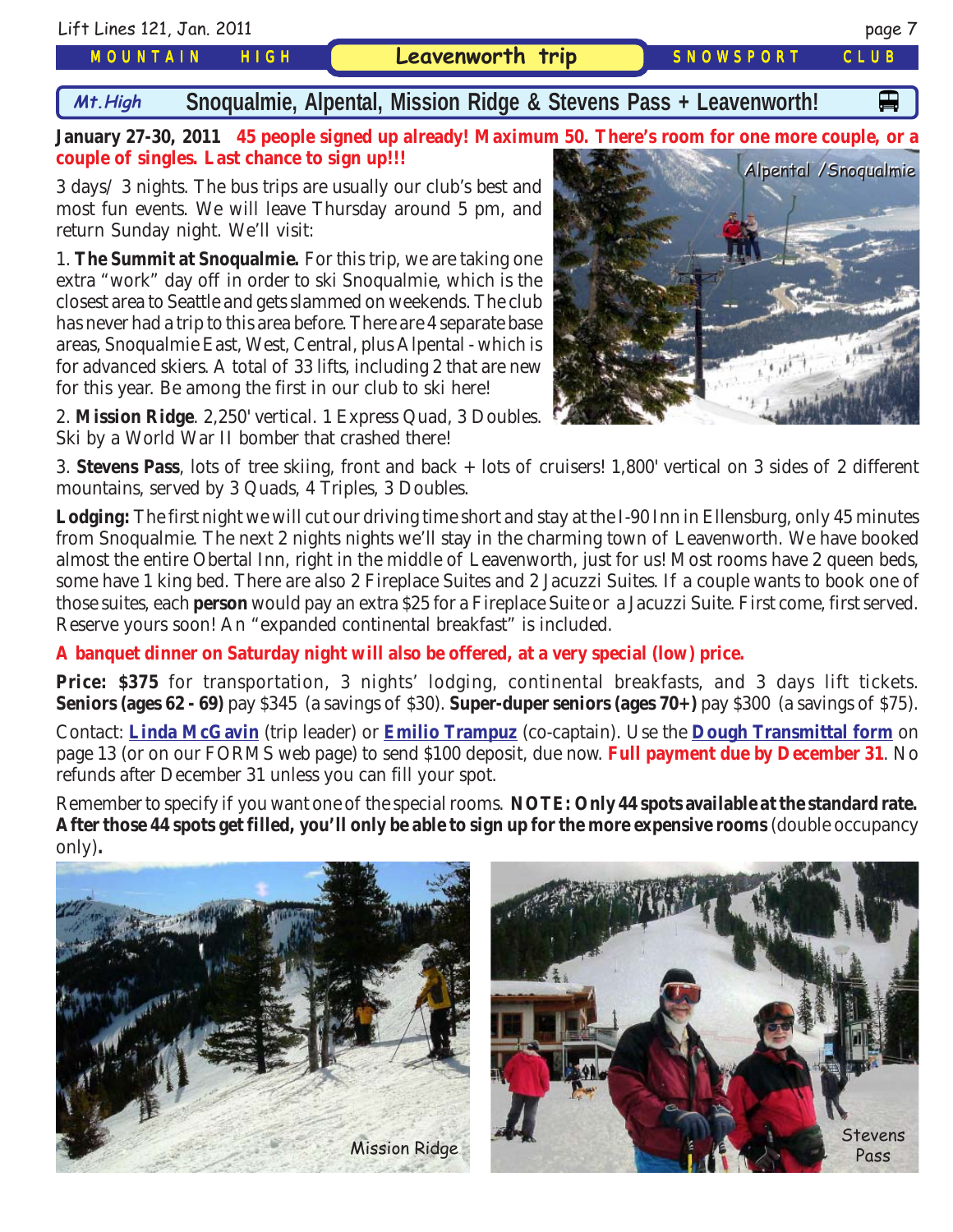#### *MOUNTAIN HIGH* **Trips & Events** *SNOWSPORT CLUB*

page 8 Lift Lines 121, Jan. 2011

### **Bergfreunde Lake Tahoe Sampler Trip**



**February 27** (Sun.) – **March 5** (Sat.), 2011

**Cost: \$297** (ppdo) (\$150 down, balance by January) Single room: add \$143.20. Guests (non-members) pay: \$356.

More bang for your buck! \$67 less than last year's trip!

**Contacts: Bob Burns** (Trip Captain) 503-524-5261 (phone/fax), **[bob@inkjetman.com](mailto:bob@inkjetman.com)**, and **Tom Hiller** (Co-Captain) (H) 503-643-0659 (W) 503-620-666. Both Bob and Tom are Mt. High members, and they've been doing this trip for 20 years.

**Send payments to:** Bob Burns, 9980 SW Citation Place, Beaverton, OR 97008.

**Lodging:** at the Bluelake Inn again this year, within a

**Lacker Trippiler Trippiler Sampler Trippiler Sampler Trippiler** few blocks of the casinos and the Heavenly gondola. Each room has a refrigerator and microwave.

> **Downhill:** We?ll be playing it by ear and taking advantage of any lift ticket deals that are offered by the 16 different ski areas. We'll discuss it at the pretrip meeting and perhaps collect money to pre-buy tickets.

> **Cross country:** Seven areas: Royal Gorge; Tahoe Donner; Northstar; Diamond Peak; Spooner Lake, etc.

> **Transportation:** On this trip, air is not included. We carpool down. However, flying to Reno and grabbing a shuttle to South Lake Tahoe is another easy option.

> **The trip package includes:** 6 nights lodging, Group dinner on Tuesday and Thursday, Hospitality room on Sunday, Monday and Friday; Wed. night dinner dance cruise on the M.S. Dixie II paddle wheeler.



**March 6-7** (Sunday-Monday)**:** Register your 5 person team for this fun fundraiser for Cancer Research and hospice care.

The event consists of 2 races at Meadows in which speed is not a factor, but consistency is. The winner is the team whose total time in race 1 most closely matches the time in race 2.

Two races are held, and only consistency counts; not speed. Earrly team registration for 5 people is \$900. After Dec. 30, it's \$1000. Contact:

**Russ Stanton**, **[russski2day@yahoo.com](mailto:russski2day@yahoo.com)** or **Dick Woolley** at **[rgwoolley@verizon.net](mailto:rgwoolley@verizon.net)**. Lots more information on our web site: **[www.mthigh.org/Events.htm#Oregon\\_Cancer\\_Ski\\_Out](http://www.mthigh.org/Events.htm#Oregon_Cancer_Ski_Out)** or at: **[www.cancerskiout.org](http://www.cancerskiout.org/)**

### **3rd annual Hope on the Slopes**



**March 11-12:** (Fri.-Sat.) at **Ski Bowl**. 1 pm - 1 pm.

This is a 24-hour vertical challenge. Earn points for both dol-

lars raised and the total vertical feet skied. Teams can consist of between 5 and 15 people. You can also compete individually.



It will be 24 hours of fun, including **live music**, **barbeque**, a ceremony honoring cancer survivors, and a **torchlight parade**, on Friday at 8 pm. Contact **[Emilio](mailto:Emilio2000@earthlink.net)** to be a torchbearer (only abt. 30 spots).

Each participant gets a personal web page to customize with own message or photo.

Registration is \$35 for individual or \$150 per team. A team can have up to 15 members, Each participant is encouraged to raise a minimum of \$150 to participate in the vertical challenge.

**Volunteers** are needed to help with the event. Sign up online, or come to an organizing meeting **Wednesday, Jan. 5, at 6 pm, at the American Cancer Society, 330 SW Curry St, Portland.**

Funds raised go to cancer research, education, advocacy, and service. OHSU is a beneficiary. More info at: **[www.oregonhopeontheslopes.org](http://www.oregonhopeontheslopes.org/)**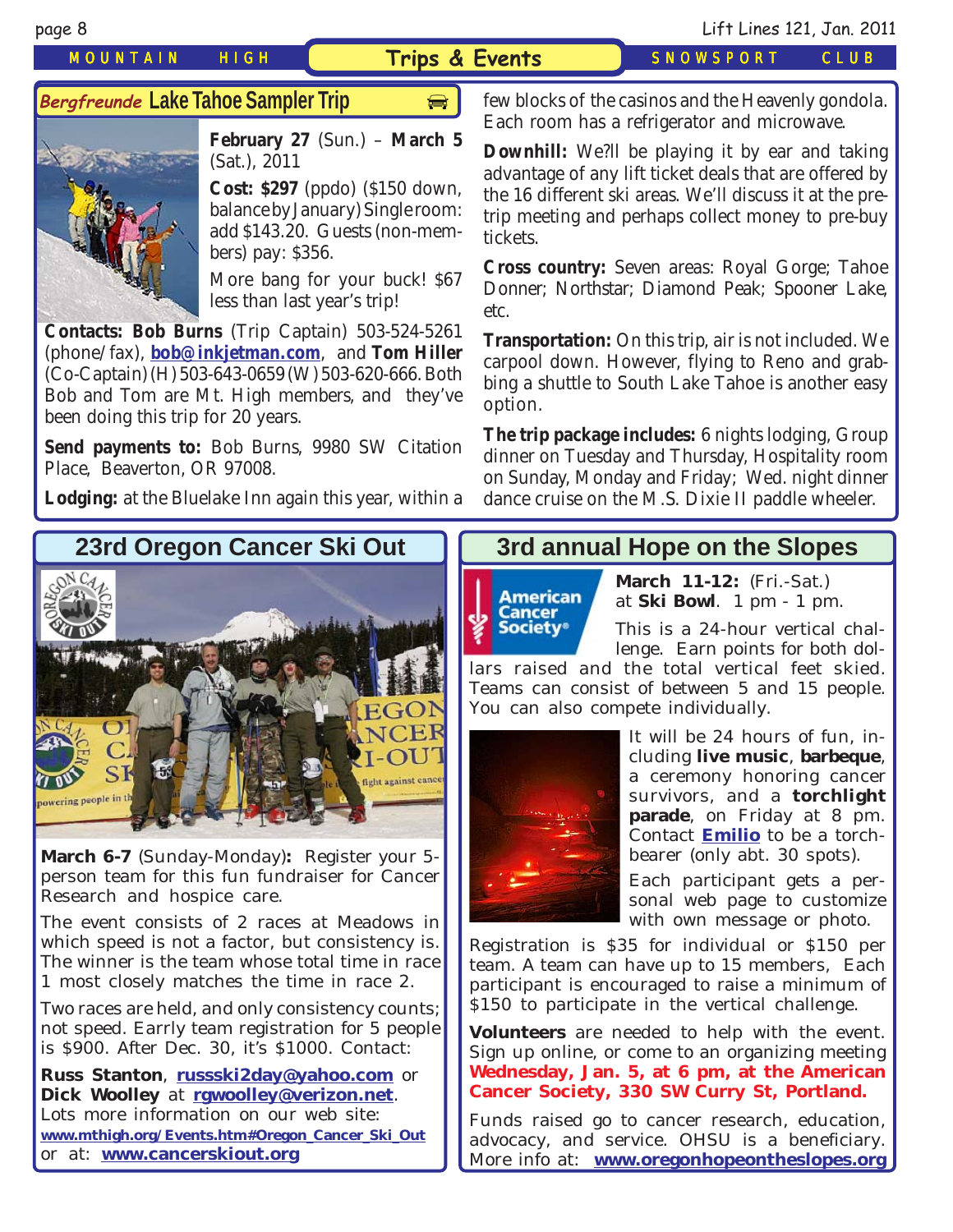#### *MOUNTAIN HIGH*

# **Mt.High Crystal Mountain, WA** 日本

#### **March 25-27, 2011 (This trip is over half full, but there's room for more!)**

A weekend bus trip, 2 nights/2 days. We leave Friday around 5:00 pm. Lots of fun on the bus – this is the best way to get to know other club members! We'll return Sunday by 8 pm.

Crystal Mountain is the largest ski area in Washington with 3,100 vertical

feet of skiing, with over 50 named runs. There's everything from gentle groomed cruising runs for beginners to challenging steeps - backcountry, glades, chutes and unbelievable black runs for the more adventurous. This is why SKIING Magazine voted Crystal Mountain the #7 top mountain in North America.

> There are 2 six-pack hi-speed lifts, 2 hi-speed quads, 2 triples, and 4 doubles. Also, NEW since our last trip to Crystal Mountain in 2009 is the Mt. Rainier Gondola. With travel time of less than 10 minutes (half the time of the current two chairlifts) and a vertical rise of nearly 2,500 feet, the gondola will provide year-round lift access to Crystal Mountain's summit. In addition to providing warm, dry uphill transport, the gondola also serves as backup when the Rainier Express is not able to serve the summit elevations due to high winds.

There are now 2,300 acres of lift served terrain, plus 500 acres of backcountry.

We'll stay at the Park Center Hotel in downtown Enumclaw, 45 minutes from the mountain, with easy access to a variety of restaurants and bars. Breakfast is provided for hotel guests, and there is an indoor hot tub.

The price is only **\$199** for the bus trip, 2 nights' lodging, 2 breakfasts, and one lift ticket. **Seniors (65 and over)** can deduct \$30, for a total cost of: **\$169**.

The reason for only one lift ticket is that on Sunday, March 27, Crystal Mountain is allowing all NWSCC club members to buy tickets at half price, but you have to go to the ticket window yourself and show your NWSCC card (i.e. your club membership card; you'll get it when you renew your club membership for 2010-2011).

Use the **[Dough Transmittal form](http://www.mthigh.org/Documents/MembershipSignupForm.pdf)** on page 13 (or on our FORMS web page) to send **\$100 deposit**, due by November 30. Full payment due by February 25, 2011. No refunds after February 25 unless you can fill your spot. Contact **Linda McGavin** at (503)652-2840 or e-mail **[Trips@mthigh.org](mailto:Trips@mthigh.org)**.

You can also contact **[Emilio Trampuz](mailto:Emilio2000@earthlink.net)** (co-captain), 503-378-0171, **[Emilio2000@earthlink.net](mailto:Emilio2000@earthlink.net)**.



**DOPPELMAYR GONDOLA** 

OPENING WINTER 2010/2011





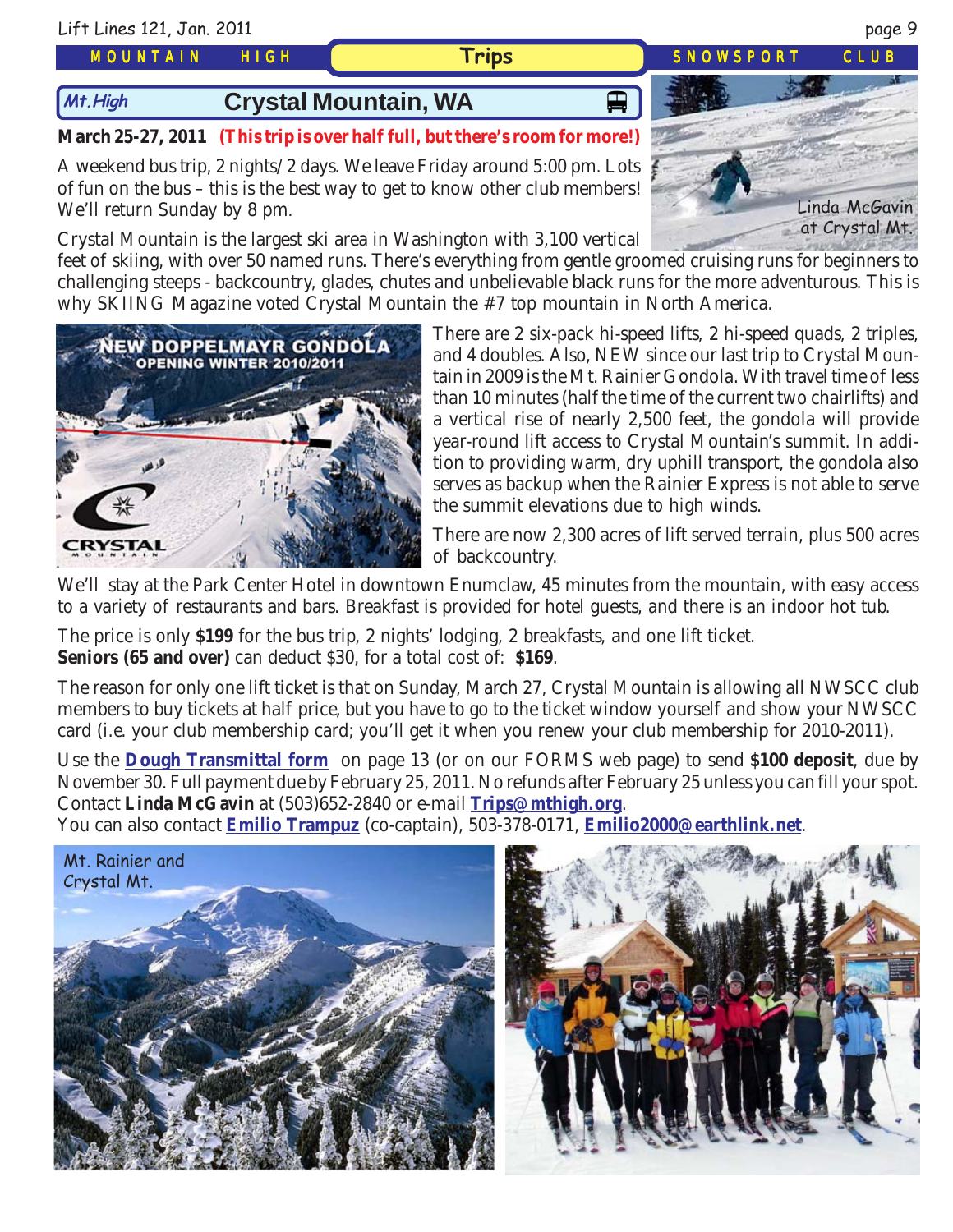*MOUNTAIN HIGH* **Membership Benefits** *SNOWSPORT CLUB*

page 10 Lift Lines 121, Jan. 2011

## **Free Mt. Bachelor Club Card**



Thanks to **Linda Mc-Gavin**, who is currently working on the next **NW Skiers' Directory**, we found the great deal from **Mt. Bachelor** offered to all NW ski clubs, through the NW Ski

Club Council will continue. It's a free "**Club Card**".

1. **For the general public:** Up until the lifts open for the year Mt. Bachelor offers a "club card" picture pass for \$29 to the public that will let them buy \$50 nonholiday lift tickets.

2. **For NWSCC club members** (That's all of us!) - We can go to the Sports Desk at Bachelor up through January 31 and get that same card for FREE by showing our NWSCC membership card and picture ID. (Note: Your club membership card doubles as an NWSCC card. Just flip it over.)

3. **On the day we pick up the Club Card**, we can "load" it with our credit card with multiples of \$50. In the future we can load it up any time **online**, before arriving at the mountain. When we get to the mountain, we can go directly to the lifts and, as we pass through, \$50 will be deducted from our balance on the Club Card, which is a Radio Frequency ID. It's all automatic and very high tech.

Note that we can load the card in person at the Sports Desk **only the first time**. After that, we'll need to do it **online**, using a credit card.

Here's a recommendation for which pass to purchase, depending on how much you will ski at Mt. Bachelor:

- a) **2 10 days** or **13 20** days: **Get the Club Card**. b) **11 - 12 days** : **Get a 12-times pass**. for \$550.
- c) **More than 20 times**: **Get a Season Pass**. for \$999.

### **Other Prices, just for comparison**

**Season passes** for juniors & seniors at Mt. Bachelor: Youth (6-12) \$189 Seniors (65-69) \$539 Teens (13-18) \$319 Seniors (70+) \$319 Young adults (19-21) \$439

**Single Day** Adult Ticket Rates will be \$70, \$60 or \$50 depending on the amount of lift serviced terrain and daily weather factors.

### **Schweitzer Mt. discount**



**Schweitzer Mt.**, Idaho, has offered our club members a group discount, even if we purchase the tickets individually, one at a time.

On daily tickets, you'll save \$10 on each ticket. Instead of \$65, you will pay **\$55**.

On a 3-day pass, you save \$39. Instead of \$195, you pay only **\$156**. The 3 day pass is valid on any 3 days in a season. They don't have to be consecutive days.

To get this discount, you must purchase and print the tickets through a **Schweitzer Mt. web page** that has been specifically customized for our **Mt. High club**. Click here: **[https://tickets.schweitzer.com/](https://tickets.schweitzer.com/affiliate.asp?ID=17D3854F-9D13-4D87-9805-3837BA537DE5) [affiliate.asp?ID=17D3854F-9D13-4D87-9805-](https://tickets.schweitzer.com/affiliate.asp?ID=17D3854F-9D13-4D87-9805-3837BA537DE5) [3837BA537DE5](https://tickets.schweitzer.com/affiliate.asp?ID=17D3854F-9D13-4D87-9805-3837BA537DE5)**.

You will need the following password: **MtHigh-tix**

You must enter the password exactly like that, with the two capital letters, and a dash. Check it out!

### **Q & A about Mt. Bachelor E1**

**Q:** Can I loan my Club Card to my friend?

**A:** No, the Club Card will have your photo on it.

**Q:** Can I use my Club Card at the ticket window? **A:** No. Club Card savings are for advance online ticket purchases. They ensure the lowest daily rate. \$50 non-holiday.

**Q:** Can I buy a Club Card for someone as a gift? **A:** Yes. You will enter their customer info, and then just pay for it with your credit card.

**Q:** Will I need to go to the ticket window to use my Club Card?

**A:** No. You can go straight to the lift. Club Card must be pre-loaded with the lift ticket in advance via www.mtbachelor.com.

**Q:** Should I be concerned with the **daily** pricing plan if I am going to have a Season Pass, 12-Day Pass, Club Card or Multi-day ticket?

**A:** No. It is irrelevant to you.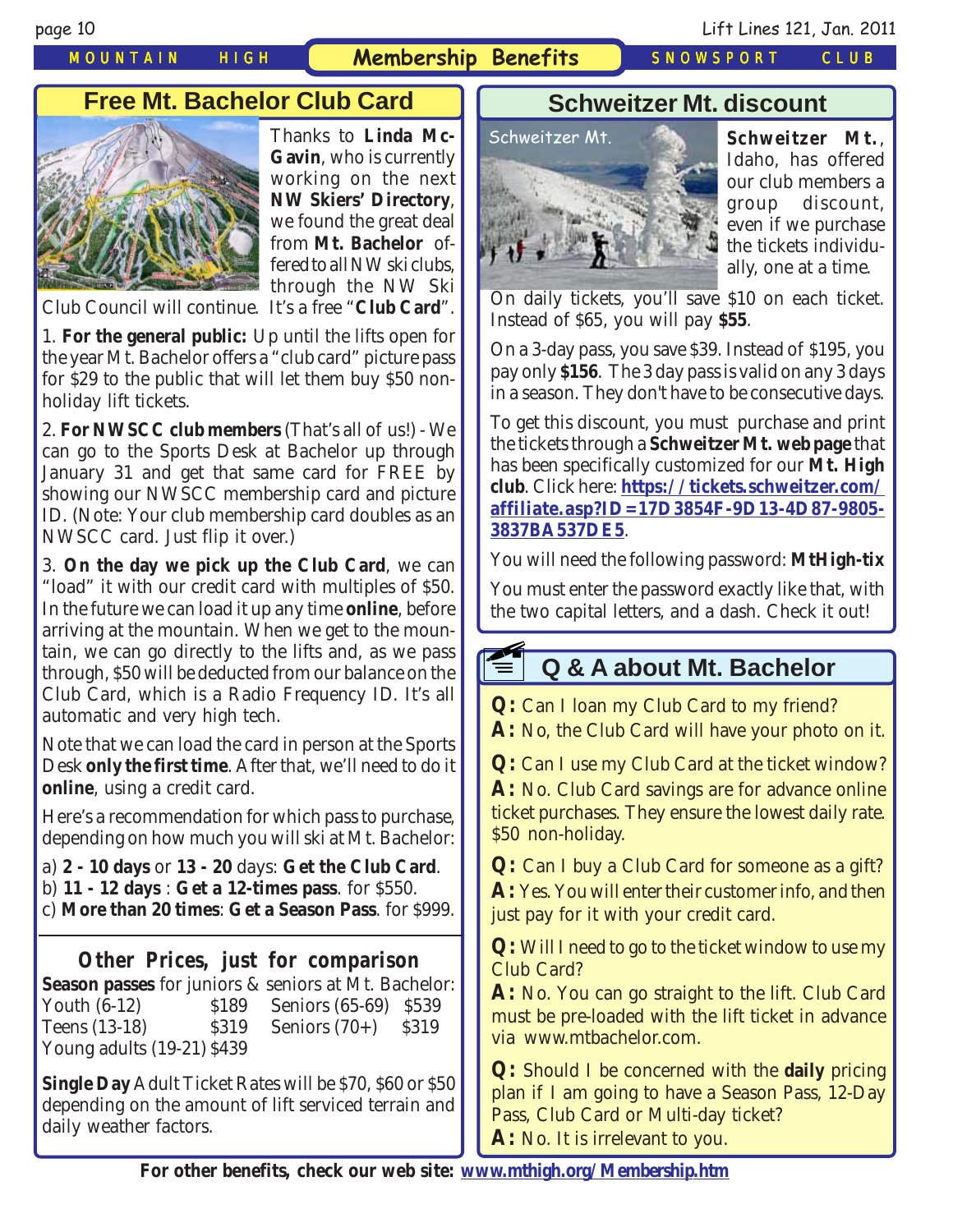| Lift Lines 121, Jan. 2011                                                                                                                                                                                                                                                                                                                                                                                                                                                                                         |                                                                                                                                                                                                                                                                                            |                                                                                                                       |                                                                                                                                    |                                                                                                                                                                                                                                                                                    | page 11                                                                                                                                                                                                                                                                                                                                                                                                                                                                                                                                                                                                                                                                                                                                                                                                                                                                |  |
|-------------------------------------------------------------------------------------------------------------------------------------------------------------------------------------------------------------------------------------------------------------------------------------------------------------------------------------------------------------------------------------------------------------------------------------------------------------------------------------------------------------------|--------------------------------------------------------------------------------------------------------------------------------------------------------------------------------------------------------------------------------------------------------------------------------------------|-----------------------------------------------------------------------------------------------------------------------|------------------------------------------------------------------------------------------------------------------------------------|------------------------------------------------------------------------------------------------------------------------------------------------------------------------------------------------------------------------------------------------------------------------------------|------------------------------------------------------------------------------------------------------------------------------------------------------------------------------------------------------------------------------------------------------------------------------------------------------------------------------------------------------------------------------------------------------------------------------------------------------------------------------------------------------------------------------------------------------------------------------------------------------------------------------------------------------------------------------------------------------------------------------------------------------------------------------------------------------------------------------------------------------------------------|--|
| <b>MOUNTAIN</b>                                                                                                                                                                                                                                                                                                                                                                                                                                                                                                   | HIGH                                                                                                                                                                                                                                                                                       | Contacts / Club info                                                                                                  |                                                                                                                                    | <b>SNOWSPORT</b>                                                                                                                                                                                                                                                                   | CLUB                                                                                                                                                                                                                                                                                                                                                                                                                                                                                                                                                                                                                                                                                                                                                                                                                                                                   |  |
| <b>Our Forum</b>                                                                                                                                                                                                                                                                                                                                                                                                                                                                                                  |                                                                                                                                                                                                                                                                                            |                                                                                                                       |                                                                                                                                    | <b>Mountain High Meeting</b>                                                                                                                                                                                                                                                       |                                                                                                                                                                                                                                                                                                                                                                                                                                                                                                                                                                                                                                                                                                                                                                                                                                                                        |  |
| Use our two online Forums to communicate<br>with other club members. We have an All-club<br>forum, and one for Mid-week skiers. feel free<br>to chat, ask questions, provide answers, etc.<br>But, first, you need to join the Forum (which<br>is actually a Google Group). Go to <b>www.mthigh.org</b> , click on one of the<br>Forums, and then click on "Join this Group" in the upper right corner.<br>Then you can join the discussion.                                                                      |                                                                                                                                                                                                                                                                                            |                                                                                                                       |                                                                                                                                    | Usually the last Monday of the month.<br>Jan. 24 (Mon.): Open to all who want<br>to get more involved with the club,<br>or just want to see what's going on.<br>Gather at 6:00 pm. Start at 6:30 pm.<br>Location: Round Table Pizza, 10070<br>SW Barbur Blvd., (near Capitol Hwy). |                                                                                                                                                                                                                                                                                                                                                                                                                                                                                                                                                                                                                                                                                                                                                                                                                                                                        |  |
| Mountain High snowsport club contacts:                                                                                                                                                                                                                                                                                                                                                                                                                                                                            |                                                                                                                                                                                                                                                                                            |                                                                                                                       |                                                                                                                                    |                                                                                                                                                                                                                                                                                    |                                                                                                                                                                                                                                                                                                                                                                                                                                                                                                                                                                                                                                                                                                                                                                                                                                                                        |  |
| <b>President:</b><br><b>Vice-President:</b><br>Secretary:<br><b>Treasurer:</b><br><b>Membership Director: Elaine Bock</b><br><b>Race Director:</b><br><b>Newsletter Editor:</b>                                                                                                                                                                                                                                                                                                                                   | Gordon Lusk<br>Kurt Krueger<br>Diane Zhitlovsky H: 503-666-0389,<br>Sandi Dykstra<br><b>Bruce Ellison</b><br>Emilio Trampuz                                                                                                                                                                | H: 503-804-8363.<br>H: 503-625-1492,<br>H: 503-629-0177,<br>H: 503-245-7009<br>H: 503-697-7892.<br>H: 1-503-378-0171, | telek2@frontier.com<br>Dianezhi@gmail.com<br>sandid@aol.com<br>SeawitchPdx@aol.com<br>Yuffiet@comcast.net<br>newsletter@mthigh.org | GordyLusk@hotmail.com                                                                                                                                                                                                                                                              | General info:<br>info@mthigh.org<br>Web site:<br>www.mthigh.org                                                                                                                                                                                                                                                                                                                                                                                                                                                                                                                                                                                                                                                                                                                                                                                                        |  |
| <b>Social Activities:</b><br><b>Golf:</b><br><b>Hiking:</b><br>Mid-week skiing:<br><b>Trip Directors:</b>                                                                                                                                                                                                                                                                                                                                                                                                         | Debbi Kor<br>Cal Eddy<br>Elisabeth Fontaine H: 503-524-5774,<br>George Yun<br>Linda McGavin<br>Janice Jessen                                                                                                                                                                               | H: 503-314-7078,<br>H: 503-631-3115,<br>H: 503-697-3055,<br>H: 503-652-2840,<br>H: 503-515-6230,                      | Lise518@msn.com<br>boar2m@msn.com<br>Trips@mthigh.org                                                                              | ijustwannarun1@comcast.net<br>W: 503-805-8606, baebaw@ccwebster.net<br>jessen9011@comcast.net                                                                                                                                                                                      |                                                                                                                                                                                                                                                                                                                                                                                                                                                                                                                                                                                                                                                                                                                                                                                                                                                                        |  |
|                                                                                                                                                                                                                                                                                                                                                                                                                                                                                                                   |                                                                                                                                                                                                                                                                                            | <b>DOUGH TRANSMITTAL FORM</b>                                                                                         |                                                                                                                                    |                                                                                                                                                                                                                                                                                    |                                                                                                                                                                                                                                                                                                                                                                                                                                                                                                                                                                                                                                                                                                                                                                                                                                                                        |  |
| PLEASE PRINT CLEARLY:<br>Email (Hm): ___________________________________ Email (Wk): ____________________                                                                                                                                                                                                                                                                                                                                                                                                         | Mail check payable to: Mountain High Snowsport Club, PO Box 2182, Portland, OR 97208.<br>[ ] New membership                                                                                                                                                                                | [ ] Renewal                                                                                                           |                                                                                                                                    | nected with my participation in the club's activities.                                                                                                                                                                                                                             | By joining the Mountain High Snowsport Club, lacknowledge that<br>I am responsible for my own safety and conduct. I hereby agree to<br>be bound by all Mountain High Snowsport Club bylaws and regula-<br>tions, including the Trip Cancellation Policy. I hereby release Moun-<br>tain High Snowsport Club, and any of their agents (officers, direc-<br>tors, trip captains, and any other Club representatives) from liabil-<br>ity for personal injury, property damage, or any other liability of<br>any kind connected with my participation in any club-related activ-<br>ity. Furthermore, I agree to indemnify and hold the Club and any of<br>their agents harmless from any and all liabilities of any kind which<br>may be incurred or asserted against the Club or any of their agents<br>in any way relating to my negligence or willful misconduct con- |  |
| <b>Email Preferences:</b><br>[ ] No changes<br>(same as last year)                                                                                                                                                                                                                                                                                                                                                                                                                                                | - Newsletter (once a month): [ ] yes, link only [ ] yes, complete file<br>- Club news & events (between newsletters): [ ] yes [ ] no<br>- Other ski news (NWSCC, FWSA, ski areas, trips): [ ] yes [ ] no<br>- Is it OK to share your email address with other club members? [ ] Yes [ ] No |                                                                                                                       |                                                                                                                                    | $[$ $]$ no                                                                                                                                                                                                                                                                         |                                                                                                                                                                                                                                                                                                                                                                                                                                                                                                                                                                                                                                                                                                                                                                                                                                                                        |  |
| Please take my money, and apply it toward the following Ski Club fun stuff:<br>$\Box$ Annual Membership (Oct. 1, 2010 - Sept. 2011): Single (\$25); couple (\$40)<br>D PACRAT Racing (2011) \$95 for the whole season. Team: ________________<br><b>Q Bachelor Blowout</b> Mt. High + Altair. Jan. 7-9, 2011. Total \$140, due by Nov. 30. \$<br>Leavenworth Jan. 27-30, 2011. Total \$375. Deposit: \$100 (Pay by Nov. 15)<br>□ Crystal Mt. March 25-27, 2011. Total \$199. Deposit: \$100 (Full Pay by Feb. 25) |                                                                                                                                                                                                                                                                                            |                                                                                                                       |                                                                                                                                    | $\frac{1}{2}$                                                                                                                                                                                                                                                                      | Deposit?Paidinfull?<br>$\frac{1}{2}$                                                                                                                                                                                                                                                                                                                                                                                                                                                                                                                                                                                                                                                                                                                                                                                                                                   |  |
|                                                                                                                                                                                                                                                                                                                                                                                                                                                                                                                   |                                                                                                                                                                                                                                                                                            |                                                                                                                       |                                                                                                                                    |                                                                                                                                                                                                                                                                                    |                                                                                                                                                                                                                                                                                                                                                                                                                                                                                                                                                                                                                                                                                                                                                                                                                                                                        |  |
|                                                                                                                                                                                                                                                                                                                                                                                                                                                                                                                   |                                                                                                                                                                                                                                                                                            |                                                                                                                       |                                                                                                                                    |                                                                                                                                                                                                                                                                                    |                                                                                                                                                                                                                                                                                                                                                                                                                                                                                                                                                                                                                                                                                                                                                                                                                                                                        |  |
| See our Trips cancellation policy on our web site: http://www.mthigh.org/Documents/Trip-Cancellation-Policy.pdf                                                                                                                                                                                                                                                                                                                                                                                                   |                                                                                                                                                                                                                                                                                            |                                                                                                                       |                                                                                                                                    |                                                                                                                                                                                                                                                                                    |                                                                                                                                                                                                                                                                                                                                                                                                                                                                                                                                                                                                                                                                                                                                                                                                                                                                        |  |